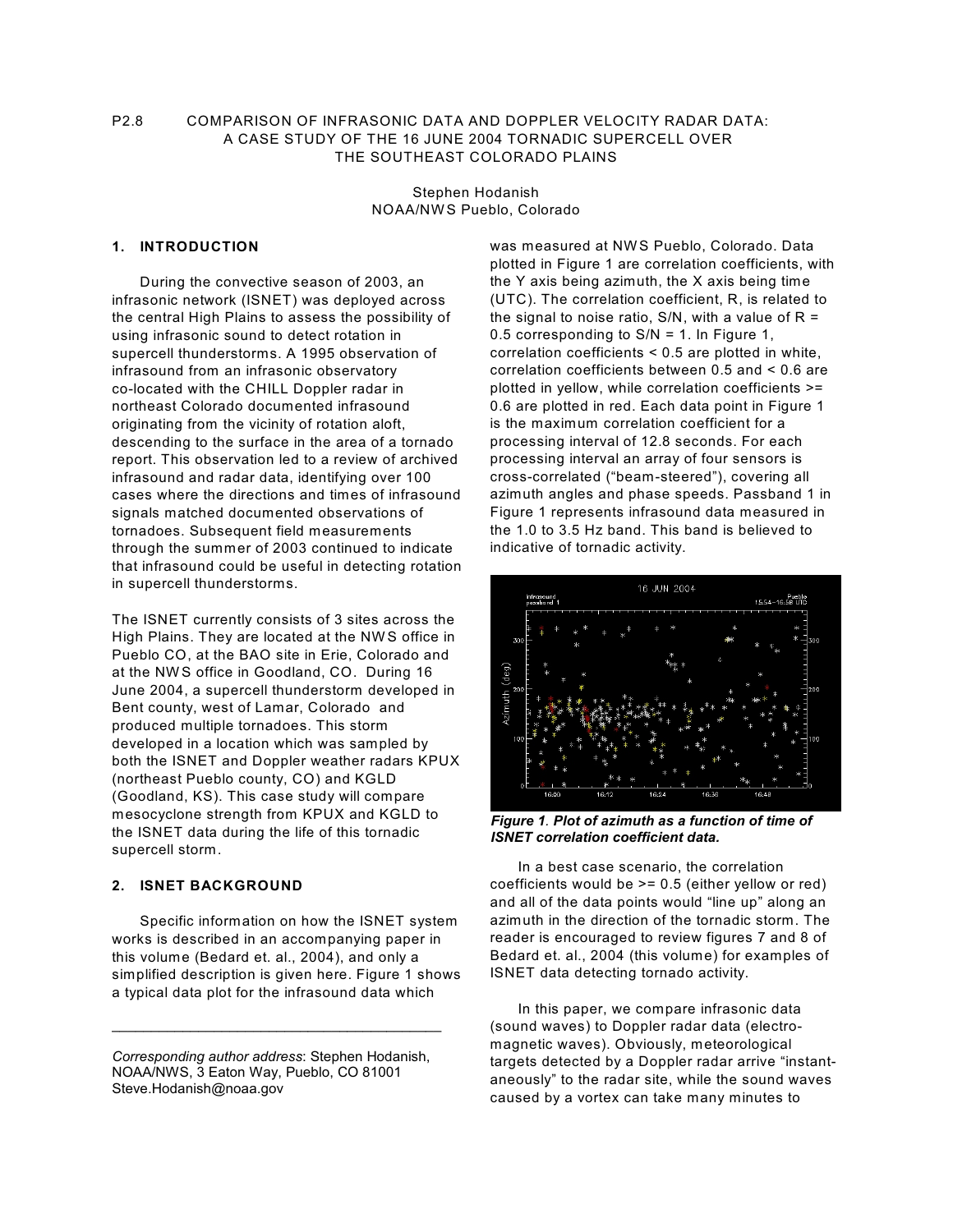arrive at the ISNET site (dependent on the distance between the vortex and the ISNET site). In the figures below, the times of the radar signals and ISNET signals are the times of when the data arrived at each remote detection device, and no correction for the time of arrival of the ISNET data in the figures was made. It should be noted, however, in each figure, the time of travel of the sound waves between the source (tornadic supercell storm in Bent county, CO) and the location of the ISNET site is noted.

# **3. METHODOLOGY OF RADAR DATA**

In order to compare storm rotation (Vr shear) to the infrasonic data (correlation coefficients), Storm relative velocity data from KPUX and KGLD was analyzed. Due to limitations of the current W arning Event Simulator, the legacy W SR-88D Doppler radar Vr shear values were used in this paper (It is hoped that true shear values will be available for the time of the conference as a W ES upgrade is scheduled for late this summer). Shear in this study was calculated by measuring the maximum inbound and outbound velocity associated with the mesocyclone, and dividing this number by 2.

#### **4. RESULTS**

Meteorological conditions were favorable for rotating thunderstorms over southeast Colorado on 16 June 2004. Around 1900 UTC, a supercell thunderstorm developed over Bent County, Colorado, approximately 85 miles east-southeast (~110 degrees) of the Pueblo infrasonic network. This storm went on to produce 5 tornadoes, all of which were observed by experienced storm chasers, between 2058 UTC and 2248 UTC. In this section, we will compare the infrasonic data from the three ISNET sites to Vr shear, and the time of tornado occurrences between the times of 2000 UTC and 2300 UTC.

Figure 2 shows the KPUB ISNET data, Vr shear from KPUX and the time of tornado occurrences. In this figure, ISNET data was available from 2009 UTC to 2224 UTC. The tornadic supercell storm was located from 110-120 degrees from the KPUB ISNET site. The time delay between an infrasonic source caused by a vortex and it being detected at the KPUB ISNET site is approximately 7 minutes. During this entire period of time, moderate to strong rotation was indicated by the KPUX Doppler radar with the supercell storm in Bent county, CO. Four of the 5

tornadoes occurred during this time.

Except for the time periods around 2012 UTC and 2024 UTC, the ISNET data in Figure 2 did not show a well defined signal along the 110-120 degree azimuth. Correlation coefficients were typically below 0.5 during the entire time period. During the actual time of the tornadoes, no clear infrasonic signal was detected.

Figure 3 shows the KGLD ISNET data, Vr shear from KPUX and the time of tornado occurrences. In this figure, ISNET data was available from 2018 UTC to 2230 UTC. The tornadic supercell storm was located from 210-220 degrees from the KGLD ISNET site. The time delay between an infrasonic source caused by a vortex and it being detected at the KGLD ISNET site is approximately 11 minutes. During this entire period of time, moderate to strong rotation was indicated by the KPUX Doppler radar with the supercell storm in Bent county, CO. Four of the 5 tornadoes occurred during this time.

The ISNET data in Figure 3 did not show a well defined signal along the 210-220 degree azimuth. Correlation coefficients were typically below 0.5 during the entire time period. During the actual time of the tornadoes, no clear infrasonic signal was detected.

Figure 4 shows the BAO ISNET data, Vr shear from KPUX and the time of tornado occurrences. In this figure, ISNET data was available from 2148 UTC to 2254 UTC. The tornadic supercell storm was located from 145-155 degrees from the BAO ISNET site. The time delay between an infrasonic source caused by a vortex and it being detected at the BAO ISNET site is approximately 20 minutes. During this entire period of time, moderate to strong rotation was indicated by the KPUX and KGLD Doppler radars with the supercell storm in Bent county, CO. Four of the 5 tornadoes occurred during this time.

A strong infrasonic signal was being detected by the BAO site, especially between 2236 and 2254 UTC. However, this signal was being detected around the 250 degree azimuth, which is a direction pointing into the mountains. It is unknown what the ISNET system was detecting along this azimuth during this time period.

In the direction of the tornado activity, 145-155 degree azimuth, no well defined infrasonic signal was being detected at the BAO ISNET site during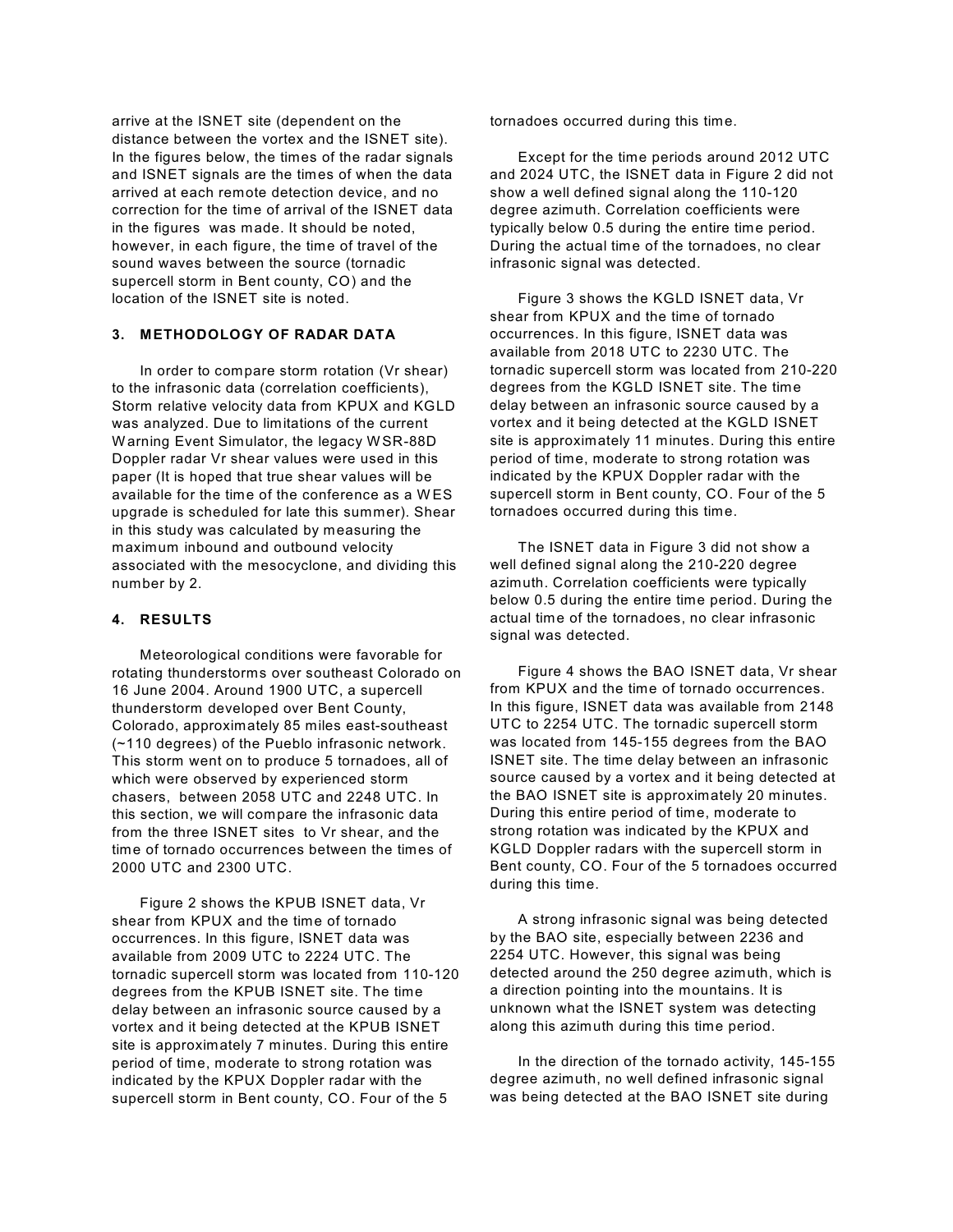

*Figure 2. Plot of azimuth as a function of time for the KPUB ISNET site from 2012 UTC to 2224 UTC. Below the plots are the KPUX shear values (in knots) at 3.4 , 2.4 , 1.5 and 0.5 ."xx" represent missing radar ooo <sup>o</sup> velocity data (either range folded, dealiased or non observable data). The small "TT" are the time of tornado occurrences. During this time, the supercell storm producing the tornadoes was located ~115 degrees azimuth from the PUB ISNET site. It takes ~7 minutes for sound waves to travel from the site of the tornadic storm to the KPUB ISNET site.*

the time of tornado activity.

## **5 CONCLUSION**

In this case, the ISNET data for all three sites did not show high correlations along the azimuth in which the vortices (tornadoes) were occurring. It is believed the refractive properties of the atmosphere on this date were not favorable for near ground propagation of sound waves. More information regarding the strengths and weaknesses of the ISNET system can be found in R. Jones, et. al., 2004 (this volume).

It should be noted that another ISNET companion paper comparing tornado activity to ISNET data did find promising results. Please see Szoke et. al., this volume.

## **6 ACKNOWLEDGMENTS**

The author thanks Roger Hill for information about the time of tornado occurrence in Bent County. The author also acknowledges Paul W olyn (SOO, NW S Pueblo), and W illiam Fortune (MIC, NWS

Pueblo), and NW S CRH for their support.

### **7 REFERENCES**

- Bedard, A. J. Jr, B. Bartram, A. Keane, D. Welsh and R. Nishiyama, 2004: The Infrasound network (ISNet): Background, design details, and display capabilities as an 88D adjunct tornado detection tool, Preprints (CD) 22<sup>nd</sup> Conf on Severe Local Storms, Hyannis, MA., Amer, Meteor. Soc.
- Jones, R., E. Gu, and A. J. Bedard Jr., 2004: Infrasonic atmospheric propagation studies using a 3-D ray trace model. Preprints (CD) 22<sup>nd</sup> Conf on Severe Local Storms, Hyannis, MA., Amer, Meteor. Soc.
- Szoke, E., A. J. Bedard Jr., E. Thaler, and R. Glancy, 2004: A Comparison of ISNet Data with Radar Data for Tornadic and Potentially Tornadic Storms in Northeast Colorado. Preprints (CD) 22<sup>nd</sup> Conf on Severe Local Storms, Hyannis, MA., Amer, Meteor. Soc.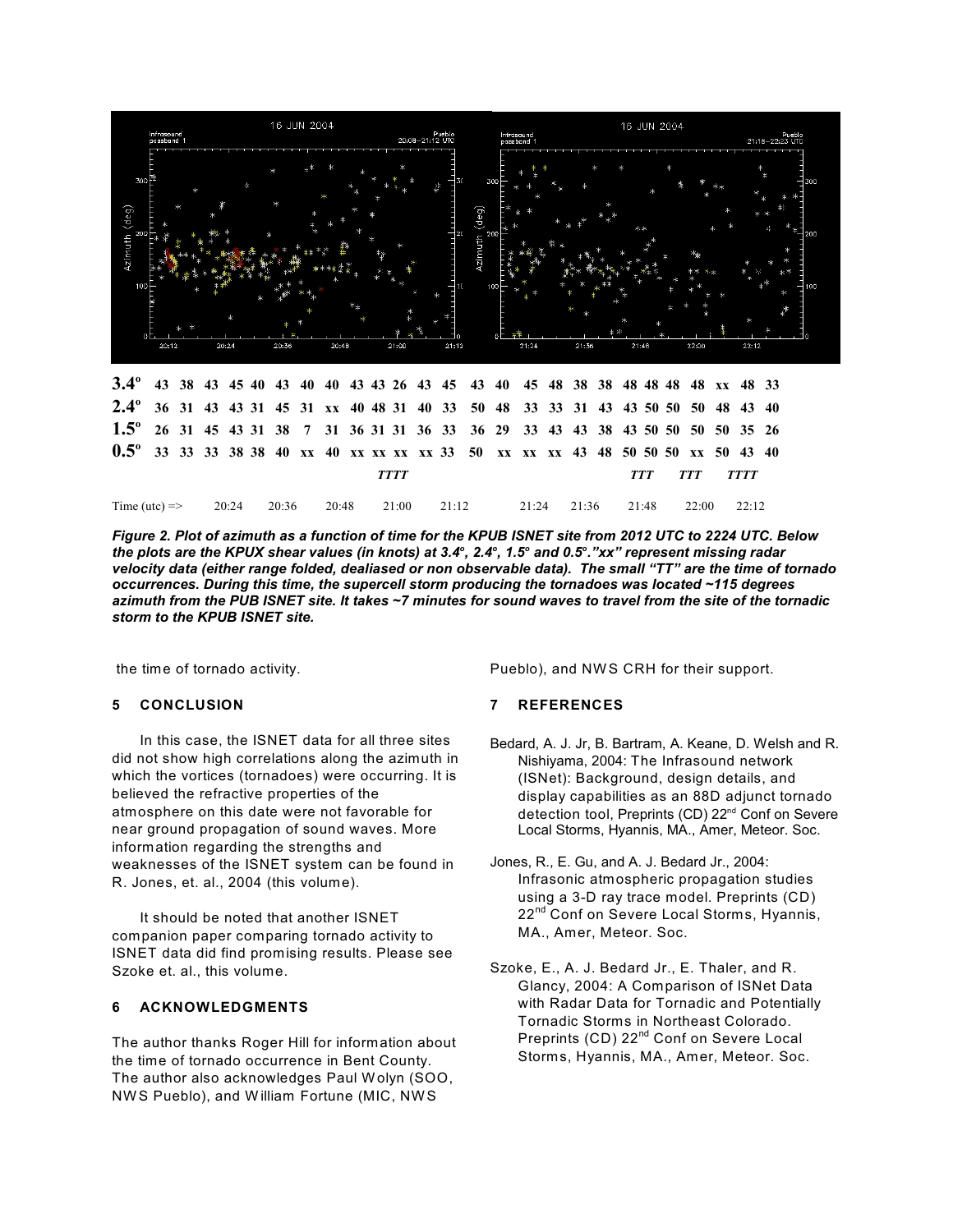

*Figure 3. Plot of azimuth as a function of time for the KGLD ISNET site from 2018 UTC to 2230 UTC. Below the plots are the KPUX shear values (in knots) at 3.4 , 2.4 , 1.5 and 0.5 ."xx" represent missing radar ooo <sup>o</sup> velocity data (either range folded, dealiased or non observable data). The small "TT" are the time of tornado occurrences. During this time, the supercell storm producing the tornadoes was located ~215 degrees azimuth from the KGLD ISNET site. It takes ~11 minutes for sound waves to travel from the site of the tornadic storm to the KGLD ISNET site.*